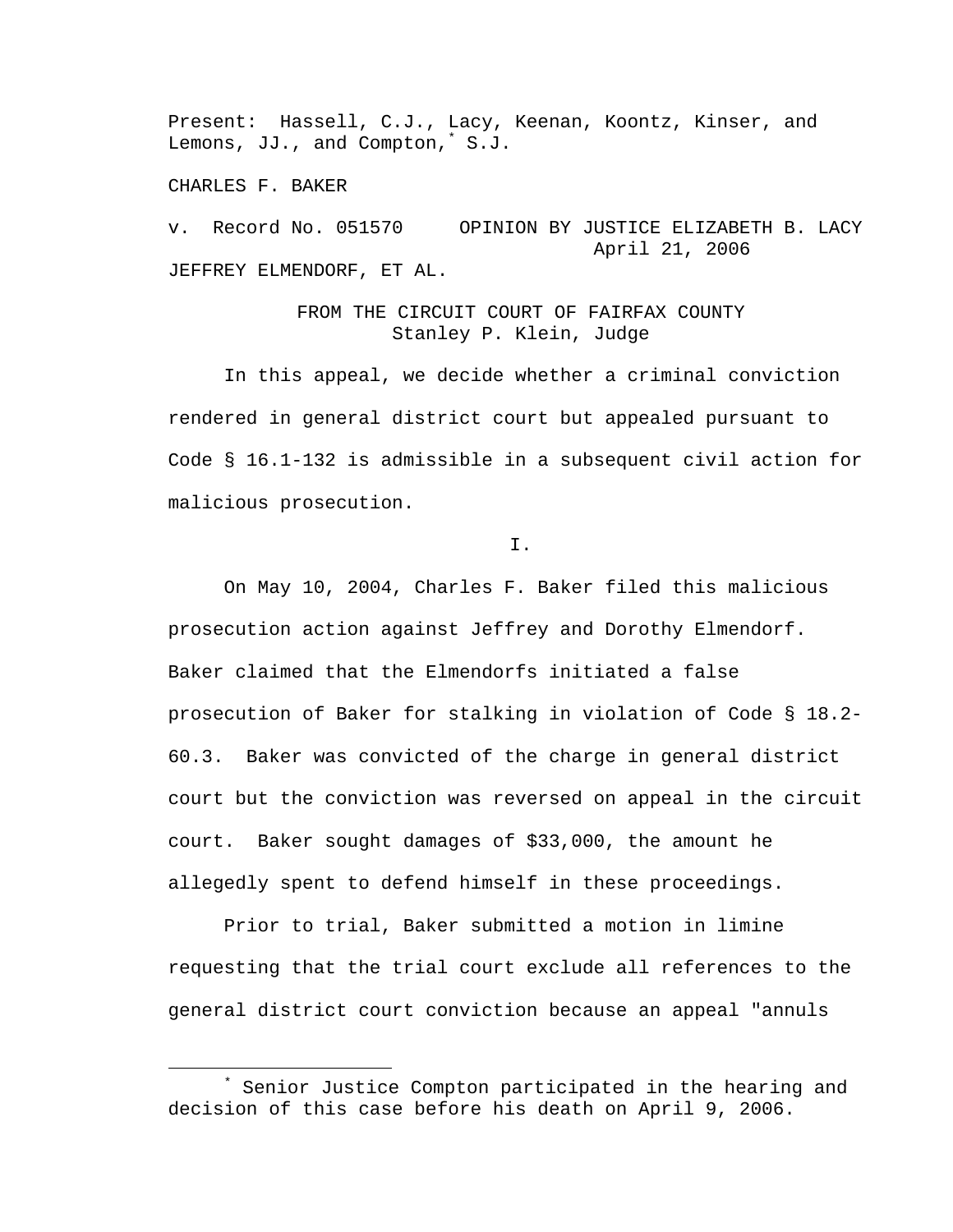the judgment of the inferior tribunal as completely as if there had been no previous trial." Gaskill v. Commonwealth, 206 Va. 486, 490, 144 S.E.2d 293, 296 (1965). Based on this Court's holding in Ricketts v. J.G. McCrory Co. 138 Va. 548, 554, 121 S.E. 916, 918 (1924), that a "conviction by a trial justice, though reversed on appeal, is conclusive evidence of probable cause" in an action for malicious prosecution, the trial court overruled the motion in limine and allowed the Elmendorfs to introduce into evidence the general district court conviction. The jury returned a verdict in favor of the Elmendorfs, and the trial court entered an order dismissing the case with prejudice. Baker timely appealed to this Court assigning error to the trial court's admission of the conviction into evidence.

## II.

To prevail in an action for malicious prosecution a litigant must prove by a preponderance of the evidence that "the prosecution was (1) malicious; (2) instituted by, or with the cooperation of, the defendant; (3) without probable cause; and (4) terminated in a manner not unfavorable to the plaintiff." Andrews v. Ring, 266 Va. 311, 322, 585 S.E.2d 780, 786 (2003) (quoting Stanley v. Webber, 260 Va. 90, 95-96, 531 S.E.2d 311, 314-15 (2000)); accord Commissary Concepts Mgmt. v. Mziguir, 267 Va. 586, 589, 594 S.E.2d 915, 917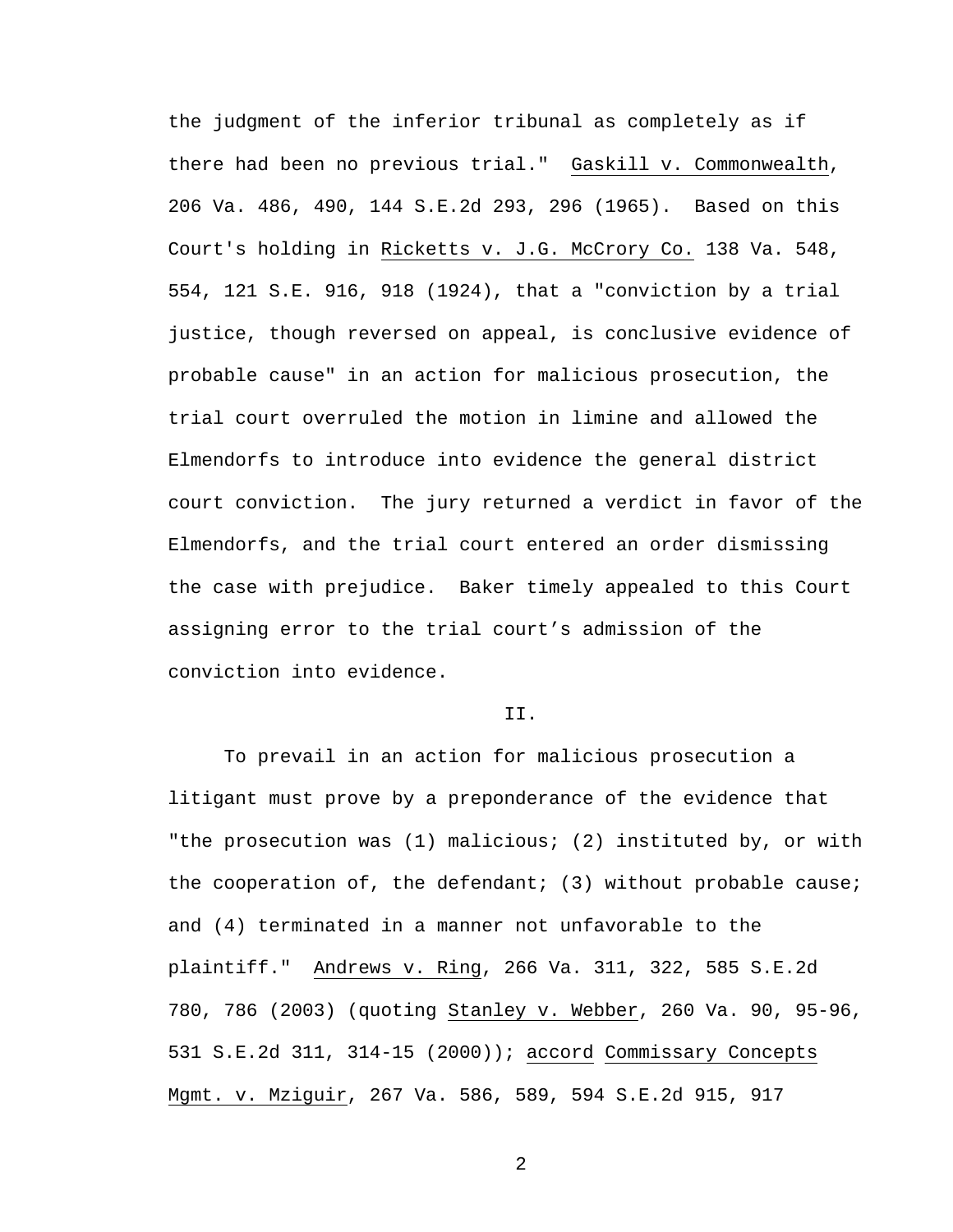(2004). The issue in this appeal involves the admissibility of evidence offered to establish the third element of the cause of action.

In Ricketts, we held that evidence of a defendant's conviction in a court not of record\*\* for petit larceny was admissible in a subsequent malicious prosecution suit against the instigator of the petit larceny charges because: "It is settled law in this State that conviction by a trial justice, though reversed on appeal, is conclusive evidence of probable cause, unless such conviction was procured by the defendant through fraud or by means of evidence which he knew to be false." Id. at 554, 121 S.E. at 918. In making this statement we cited Saunders v. Baldwin, 112 Va. 431, 71 S.E.

 <sup>\*\*</sup> In 1973, the General Assembly enacted legislation dividing the Commonwealth into districts, consolidating the courts not of record, and renaming such courts "general district courts," with the exception of "juvenile and domestic relations courts." See 1973 Acts ch. 546 (amending Code §§ 16.1-69.6, 16.1-69.5(d)). Prior to this time, courts not of record included "trial justices," "police justices," and "justices of the peace," while courts of record included "corporation courts," "county courts," and "hustings courts." See former Code §§ 16-41 through 16-8 (1950)(trial justices); former Code §§ 16-124 through 16-128 (1950)(police justices); former Code §§ 39-1 through 39-6 (1950) (justices of the peace); former Code §§ 17-135 through 17-144 (1950) (corporation courts, also known as hustings courts); and former Code §§ 16.1-36 through 16.1-51 (1960) (county courts).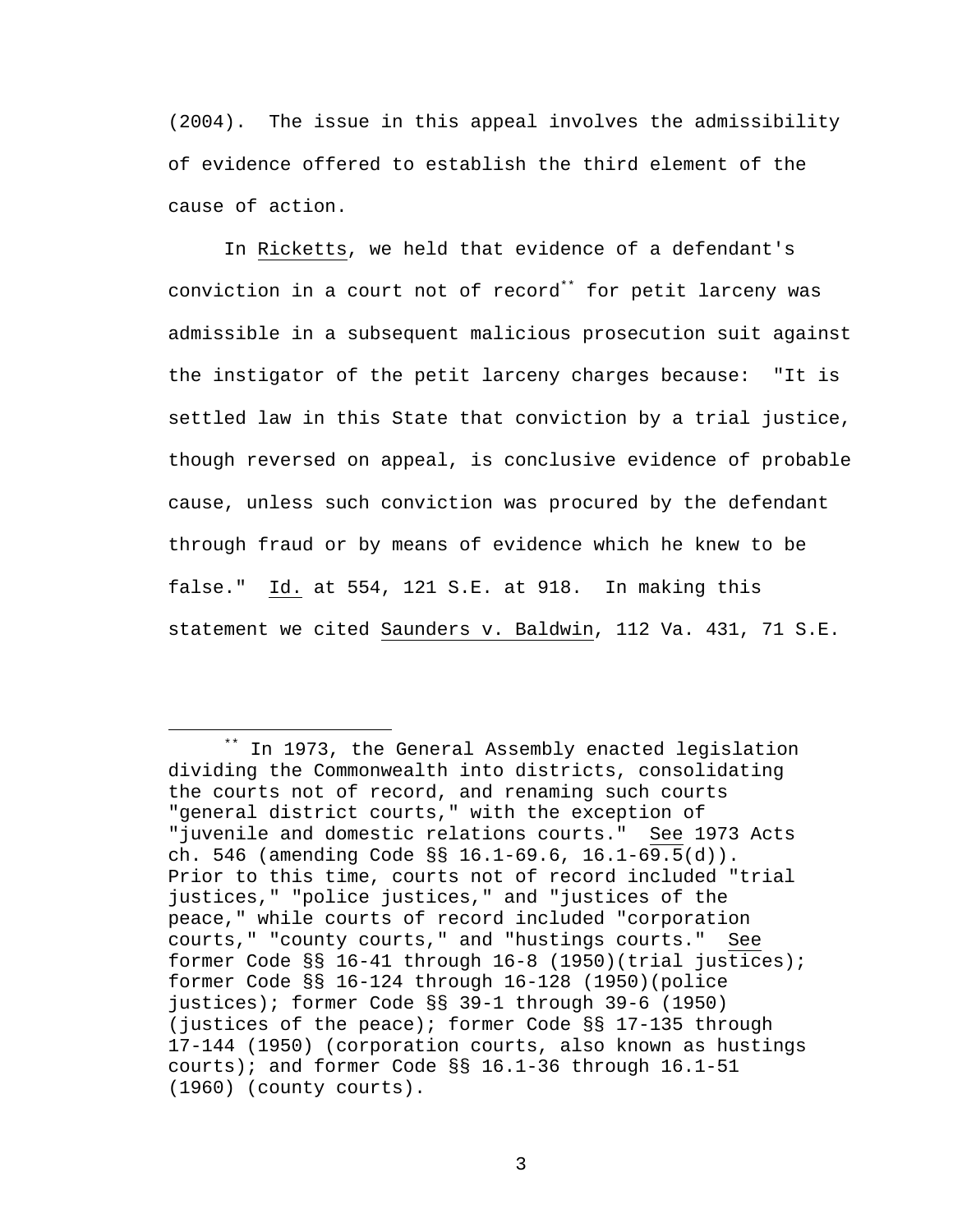620 (1911), a case in which we explained that the policy behind this rule is based upon

the principle that when the prosecuting witness or the person who has started the prosecution acts upon facts which are of such a character as that when they are stated to a calm and dispassionate person capable of judging, they lead him to believe that the person charged is guilty, they are such as make out a case of probable cause upon which the prosecuting witness or prosecutor has the right to act. It is upon this principle that the doctrine recognized in most jurisdictions and in this State, that the advice of a reputable attorney at law, properly sought and acted on in good faith, constitutes probable cause as a matter of law, and furnishes a complete defense to an action of malicious prosecution.

Id. at 437-38, 71 S.E. at 622.

Baker argues that despite the policy stated in Saunders and Ricketts, ensuing statutory amendments and other decisions of this Court, specifically Santen v. Tuthill, 265 Va. 492, 578 S.E.2d 788 (2003), have rendered the prior cases no longer binding precedent. In contrast, the Elmendorfs argue that Ricketts is still controlling law, Santen is distinguishable, and the probable cause element of the tort requires the admission of the judicial history of the criminal charge.

At this point, a review of the statutes and case law regarding appeals from courts not of record and the admissibility of judgments rendered in such courts is in order. In 1924, when Ricketts was decided, a criminal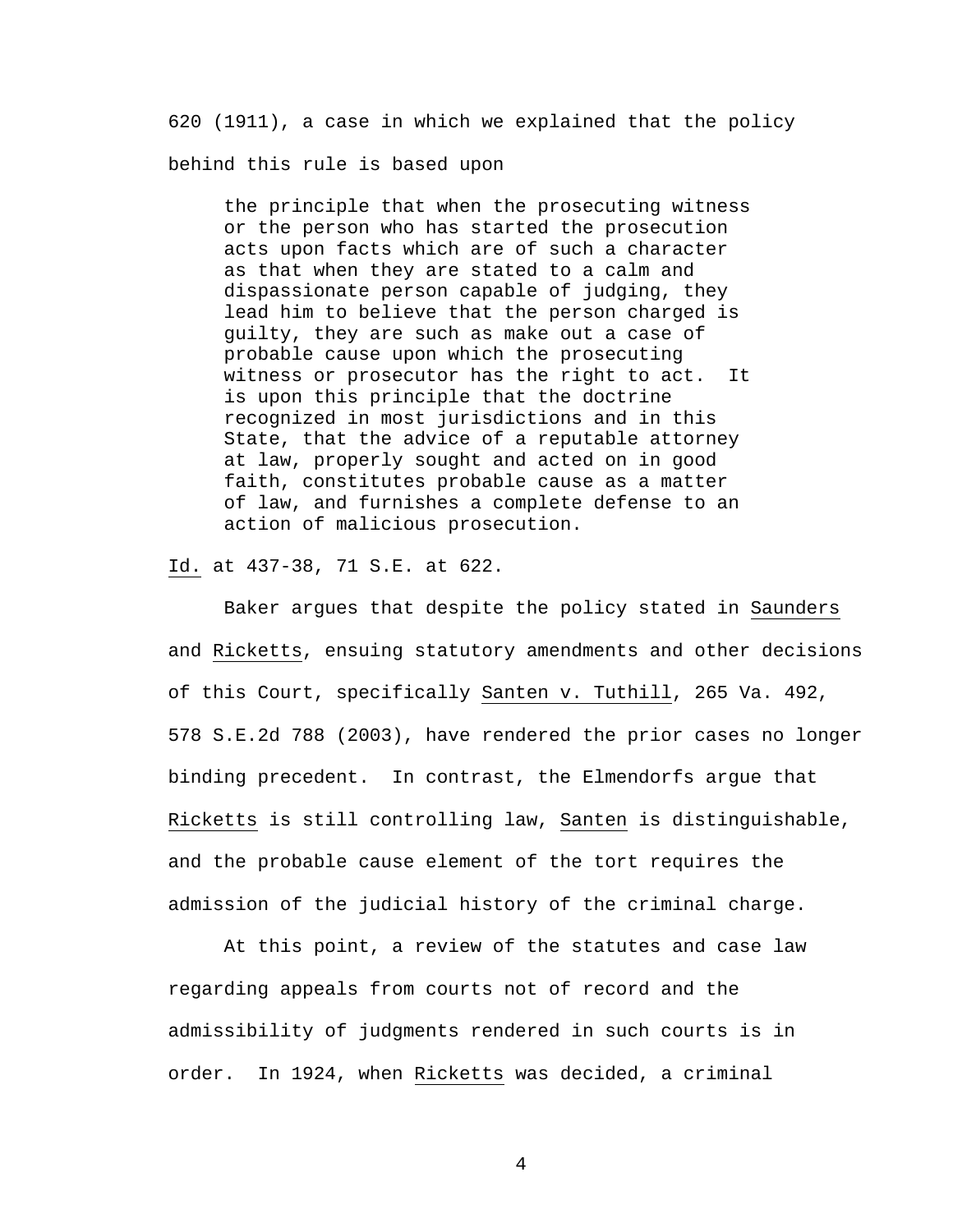defendant convicted of a non-felonious offense in a court not of record was entitled to an appeal of right to a court of record and a "trial by jury in the same manner as if he had been indicted for the offense in said court," Code §§ 4989, 4990 (1919). Neither the statutory language nor our decisions, however, established the manner in which that appeal was to be heard; in other words, whether it was to be heard de novo.

In 1926, in Cooper v. Town of Appalachia, 145 Va. 861, 864, 134 S.E. 591, 592 (1926), this Court appeared to answer that question in the negative, holding that by entering a guilty plea in a court not of record, a defendant waived his right to an appeal. However, we reconsidered and overruled our decision in Cooper in 1934 when we decided Dickerson v. Commonwealth, 162 Va. 787, 173 S.E. 543 (1934). Though the language of the statutes governing appeals from courts not of record had not changed significantly at that point, we held:

Under these statutory provisions upon an appeal from the judgment of a justice or trial justice the case is to be tried de novo as if it were being tried upon an information or indictment brought before the circuit court in the first instance; that is, the appeal is in effect a statutory grant of a new trial to the accused to be had before the circuit court. . . .

[U]nder statutes such as the Virginia statutes a plea of guilty entered before a justice of the peace does not operate to waive or bar the right of the accused to an appeal.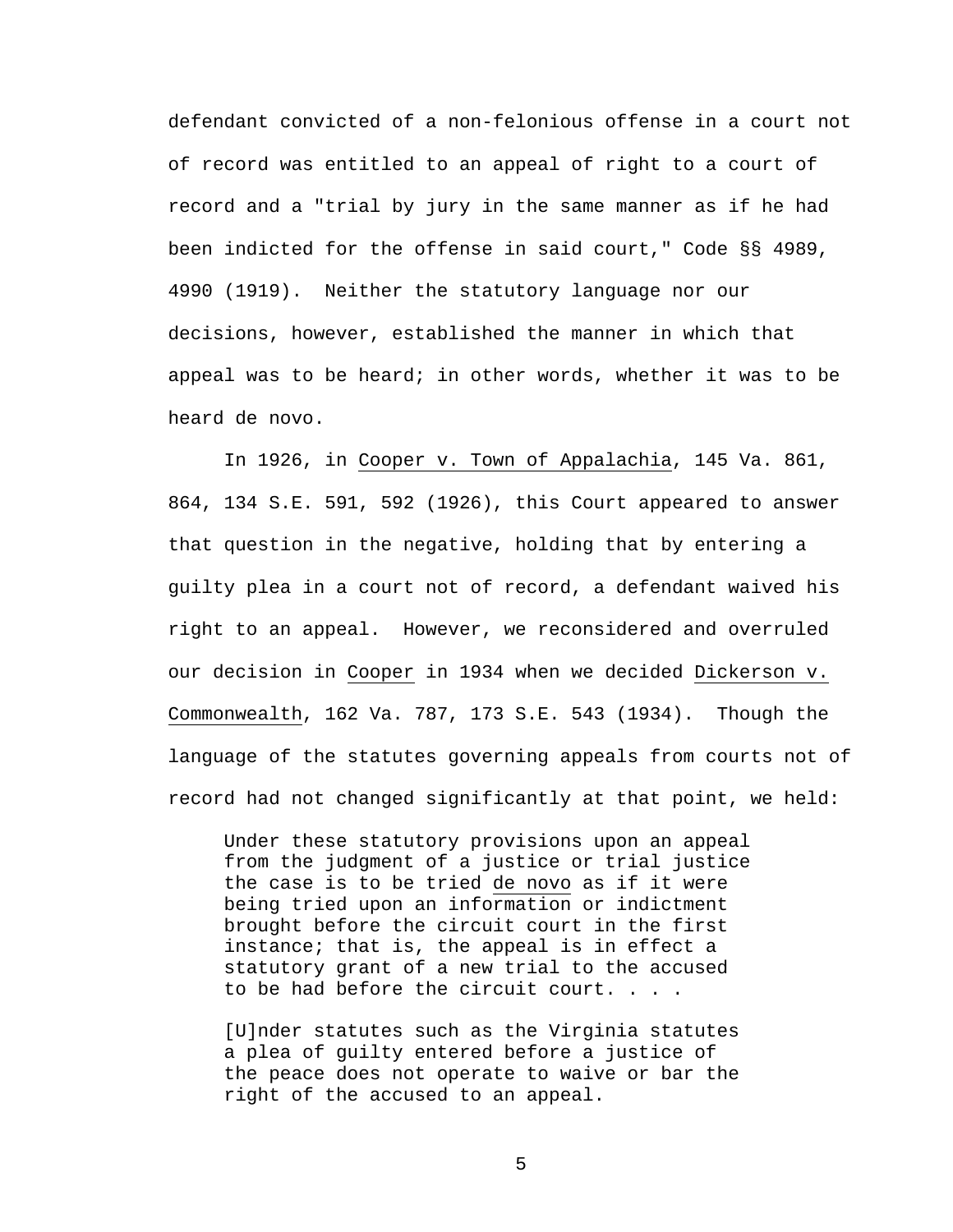Id. at 793-94, 173 S.E. at 546. Four years later, in 1938, the General Assembly amended Code § 4989 specifically to provide for an appeal "de novo" from courts not of record. See 1938 Acts ch. 53. It then added to former Section 4989 in the 1950 recodification the principle that a guilty plea in a court not of record did not waive the right to a de novo appeal. See Former Code § 16-6 (1950) (granting right to appeal irrespective of guilty plea); former Code § 16-10 (1950) (prescribing trial de novo on appeal).

Since the 1950 recodification, the language of the Code provisions has remained virtually the same, see Code §§ 16.1- 132, -136 (2003), but as we have been presented with new circumstances involving appeals from courts not of record to circuit courts, we have continued to develop the implications of a de novo appeal, specifically that an appeal of a general district court decision negates any judgment entered in that prior proceeding.

For example, Gaskill involved the nature of a conviction that had been appealed de novo to a court of record. 206 Va. at 487, 144 S.E.2d at 294. The defendant sought to overturn her criminal jury conviction in a court of record on the grounds that her conviction by the judge in the court not of record was unconstitutional because she had a right to trial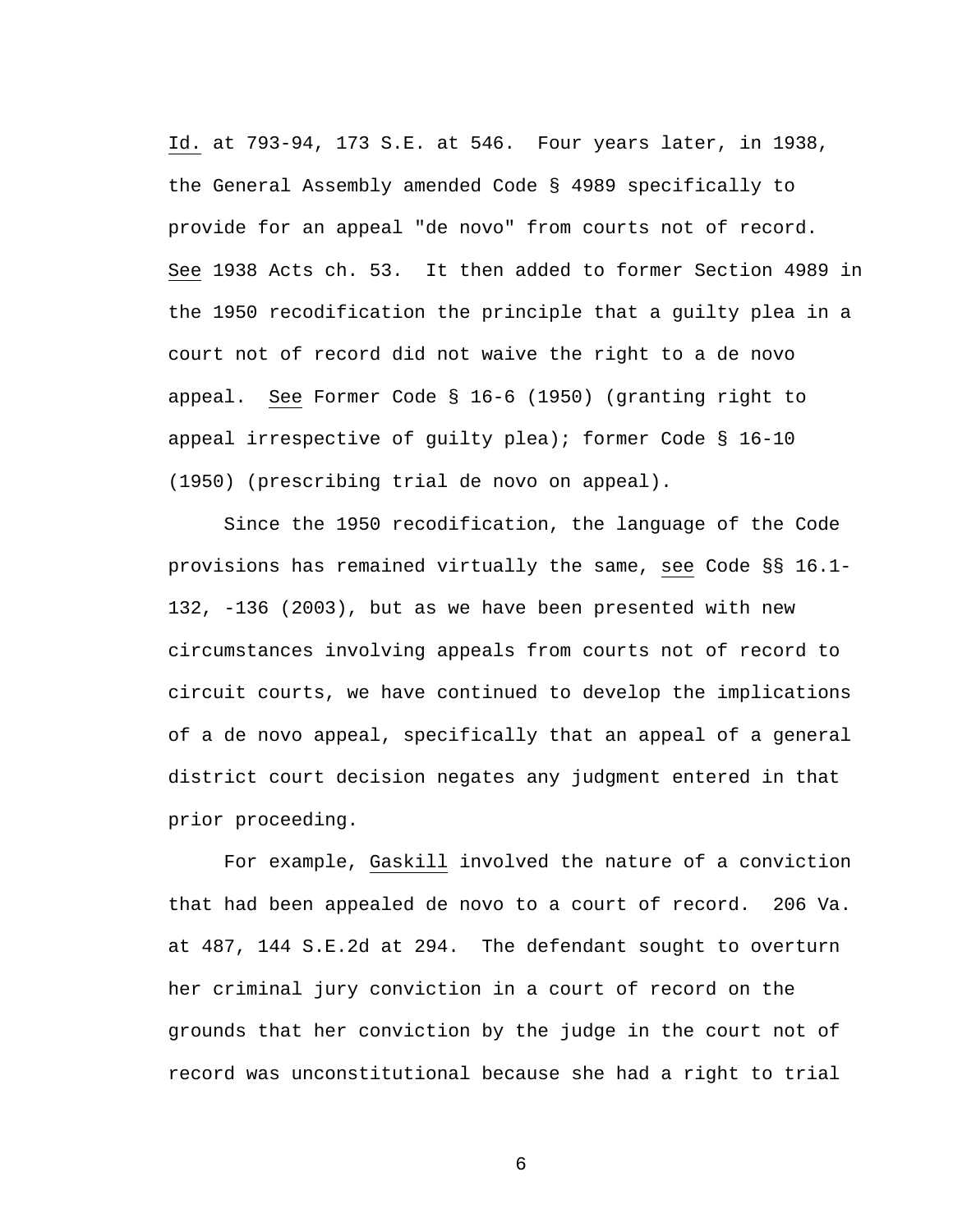by jury for the offense charged. Id. We rejected this argument, explaining that an appeal from the court not of record to the court of record "annuls the judgment of the inferior tribunal as completely as if there had been no previous trial [and] it is reversible error to permit such judgment to be introduced in evidence before the jury on a trial of the case on appeal." Id. at 490, 144 S.E.2d at 296. Therefore, the defendant was not denied a right to a jury trial.

The principle that the appeal de novo negates the prior proceeding has not been limited to circumstances involving the appeal of a criminal conviction. In Santen, we considered whether a guilty plea in the general district court that was appealed and reversed on appeal was properly excluded from evidence in a subsequent civil action. 265 Va. at 496, 578 S.E.2d at 790. We concluded that under these circumstances the guilty plea was not admissible "[s]ince an appeal under Code § 16.1-132 'annuls or wipes out' a guilty plea entered in district court, [thus] there no longer exists a guilty plea that, otherwise, would be admissible in a subsequent civil proceeding under the provisions of Code § 8.01-418." Id. at 497, 578 S.E.2d at 791. For the same reason, the guilty plea was also inadmissible as a party admission or prior inconsistent statement, although testimony in the general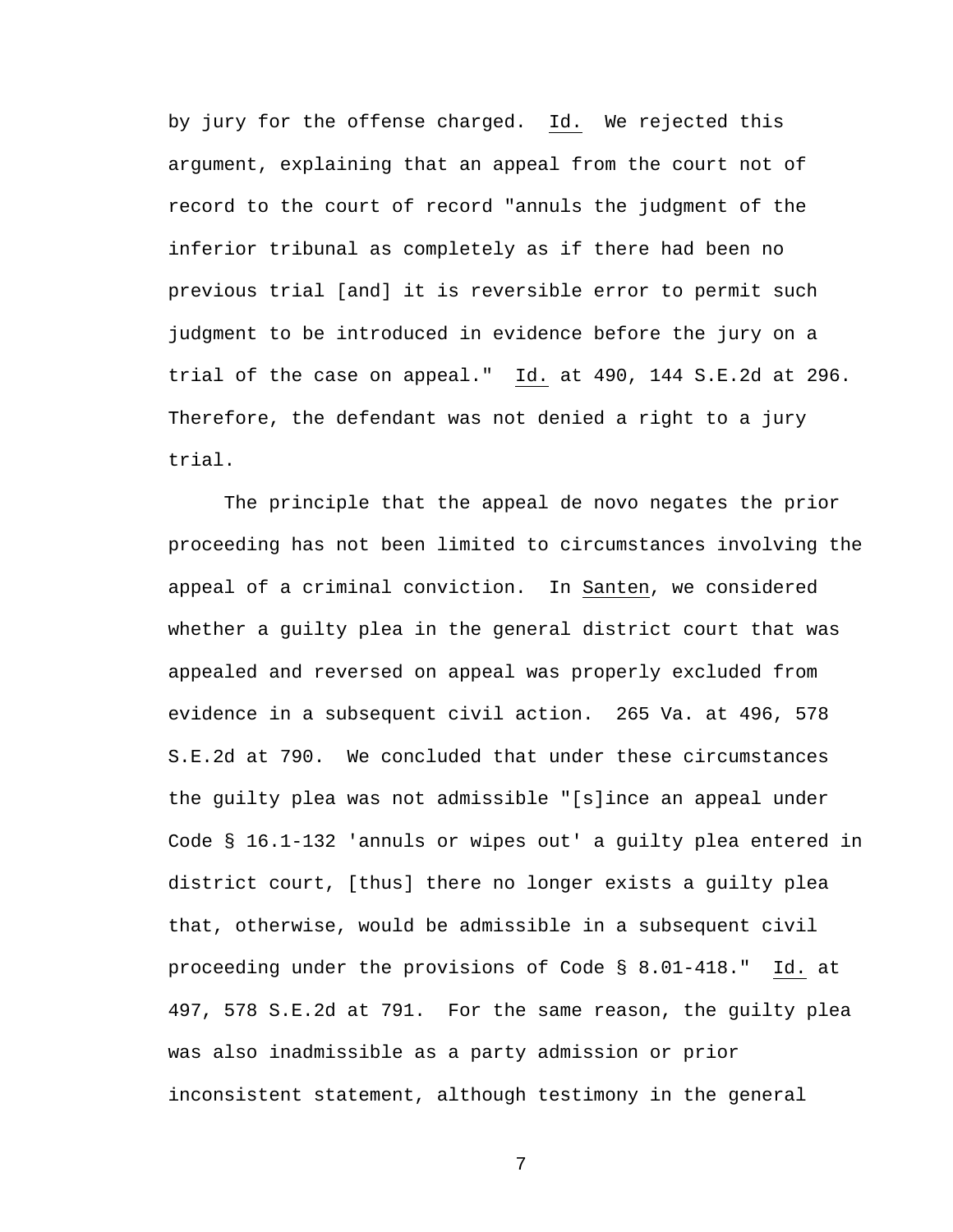district court was not "wiped out" and would be admissible in the civil case. Id.

From the foregoing discussion, it is clear that since Ricketts, the General Assembly has amended the Code of Virginia and we have issued opinions examining the nature of the de novo appeal and more clearly defining its scope. The General Assembly's codification of trials "de novo" in 1938 and its inclusion of guilty pleas as appealable judgments in 1950, and our explanation that de novo appeals "annul[] the judgment of the inferior tribunal as completely as if there had been no previous trial," Gaskill, 206 Va. at 490, 144 S.E.2d at 296, and "wipe[] out" guilty pleas, Santen, 265 Va. at 497, 578 S.E.2d at 791, compel us to conclude that Baker's conviction in the general district court which was appealed and reversed on appeal should not have been admitted in evidence.

Finally we reject the Elmendorfs' remaining argument that, regardless of these cases and statutory changes, Ricketts should still control this case because an action for malicious prosecution requires an examination of the judicial history of the criminal charge. The case law and statutes establishing the principles of de novo review do not distinguish among the bases for the judgment in general district court from which the appeal is taken, for example,